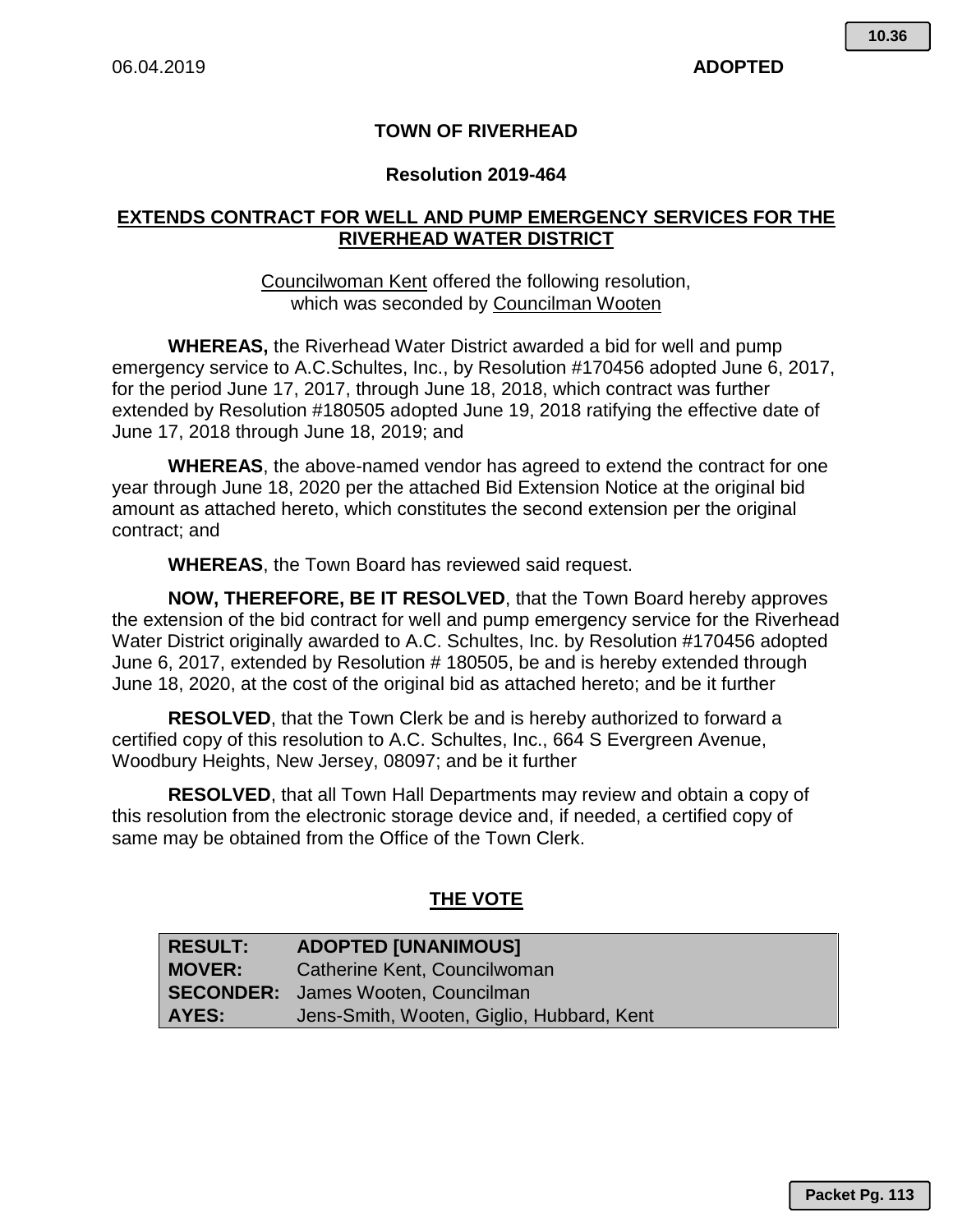# **FISCAL IMPACT STATEMENT OF PROPOSED RIVERHEAD TOWN BOARD LEGISLATION**

| Type of Legislation<br>А.                                                                                                                                                                | Resolution X<br>Local Law                                                                                                                                                                                                                |                    |
|------------------------------------------------------------------------------------------------------------------------------------------------------------------------------------------|------------------------------------------------------------------------------------------------------------------------------------------------------------------------------------------------------------------------------------------|--------------------|
| В.                                                                                                                                                                                       | Title of Proposed Legislation: Extends Contract for Well & Pump Emergency Services for the Riverhead Water District                                                                                                                      |                    |
| Purpose of Proposed Legislation: extend bid<br>C.                                                                                                                                        |                                                                                                                                                                                                                                          |                    |
| Will the Proposed Legislation Have a Fiscal Impact?<br>D.                                                                                                                                | Yes<br>No<br>х                                                                                                                                                                                                                           |                    |
| Е.                                                                                                                                                                                       | If the answer to section D is "yes", select (a) or (b) below and initial or detail as applicable:                                                                                                                                        |                    |
| (a)<br>RH<br>F,G and complete H,I and J;                                                                                                                                                 | The fiscal impact can be absorbed by Town/department existing resources set forth in approved Town Annual Budget<br>(example:routine and budgeted procurement of goods/services)*if selecting E(a), please initial then skip items<br>or |                    |
| (b)                                                                                                                                                                                      | The description/explanation of fiscal impact is set forth as follows:                                                                                                                                                                    |                    |
| If the answer to E required description/explanation of fiscal impact (E(b)), please describe total Financial Cost of Funding over<br>F.<br>5 Years                                       |                                                                                                                                                                                                                                          |                    |
| G. Proposed Source of Funding<br>Appropriation Account to be Charged: EW1-8-8320-402-000-00000<br>Grant or other Revenue Source:<br>Appropriation Transfer (list account(s) and amount): |                                                                                                                                                                                                                                          |                    |
| H. Typed Name &<br>Title of<br>Preparer: Robin<br>Halpin                                                                                                                                 | I. Signature of Preparer<br>Robin Halpin<br>6/4/2019                                                                                                                                                                                     | J. Date<br>5/22/19 |
| K. Accounting Staff<br>Name & Title<br>William Rothaar,<br>Accounting                                                                                                                    | L. Signature of Accounting Staff<br>William Rothans                                                                                                                                                                                      | M. Date<br>5/31/19 |
| Department                                                                                                                                                                               | <b>William Rothaar</b>                                                                                                                                                                                                                   |                    |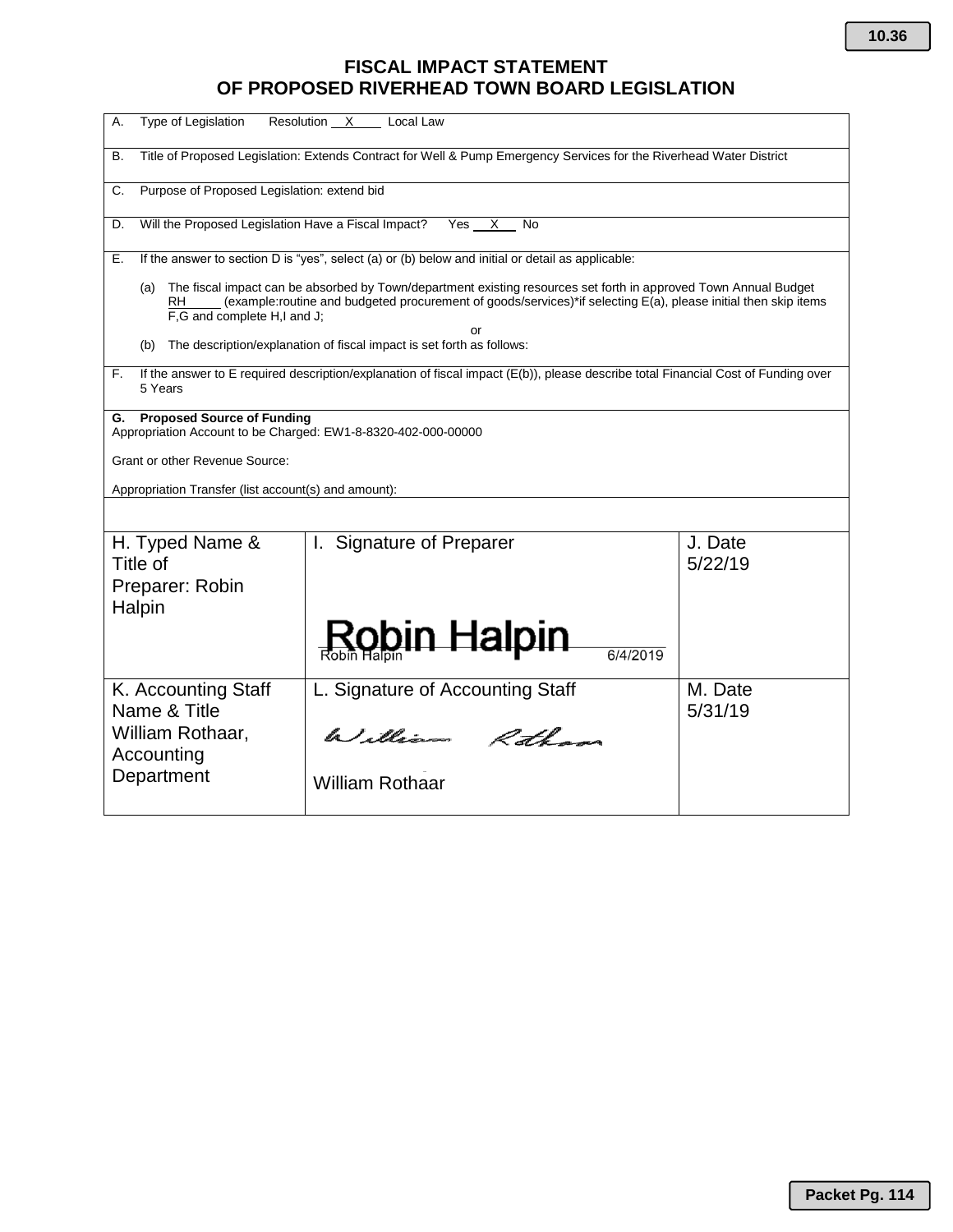**10.36.a**



**RIVERHEAD WATER DISTRICT** Mark K Conklin, Superintendent 1035 Pulaski Street Riverhead, New York 11901 Phone (631) 727-3205 (631) 369-4608 Fax

### **Bid Extension Notice**

To: August C. Schultes, IV President AC Schultes, Inc.

From: **Riverhead Water District** 

Date: May 8, 2019

Subject: **Extension of Bid Services** 

This letter is to inform you that our current bid contract extension with you for well and pump emergency service expires June 18, 2019.

The Town of Riverhead would like to extend this contract for a period of one (1) year until June 18, 2020. This will be the second and final extension pursuant to the terms of the current original bid contract.

If this extension meets with your approval, please complete the bottom portion of this letter and return it to us immediately. Thank you.

**Authorized Signature** 

August C. Schultes, IV President **Print Name** 

AC Schultes, Inc. **Company Name** 

Date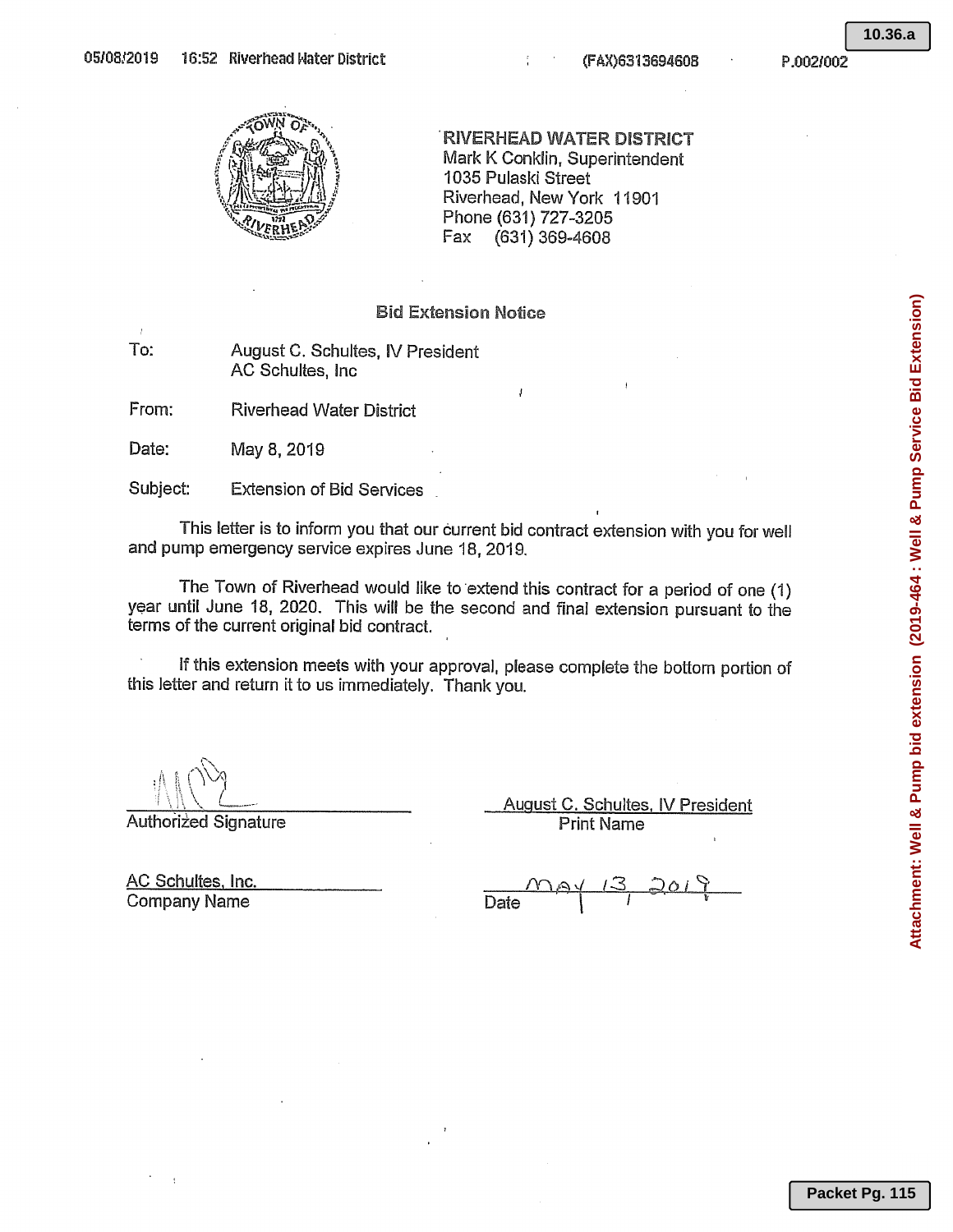#### PROPOSAL RIVERHEAD WATER DISTRICT WELL AND PUMP SERVICE BID #RWD-2017-21

#### ITEM<sub>1</sub>

|                   | А.          | Furnish labor and equipment to remove, inspect pump and check well:<br>Up to 100 feet of setting                                                         |            | L.S. \$ 2500 $\infty$        |
|-------------------|-------------|----------------------------------------------------------------------------------------------------------------------------------------------------------|------------|------------------------------|
|                   | В.          | Up to 150 feet of setting                                                                                                                                |            | L.S. $$3500^{20}$            |
|                   | C.          | Up to 200 feet of setting                                                                                                                                |            | L.S. $$$ 4500 <sup>-20</sup> |
|                   | D.          | Additional cost for weekdays after 8 hours or Saturday:<br>Up to 100 feet of setting                                                                     |            | L.S. \$_500                  |
|                   | Е.          | Up to 150 feet of setting                                                                                                                                | $L.S.$ \$. |                              |
|                   | $F_{\perp}$ | Up to 200 feet of setting                                                                                                                                |            | L.S. $$500^{\circ}$          |
|                   |             | Additional cost for Sundays holidays:<br>G. Up to 100 feet of setting                                                                                    |            | L.S. $$1000 \cdot ^{00}$     |
|                   | Н.          | Up to 150 feet of setting                                                                                                                                |            | L.S. \$ $1000^{30}$          |
|                   | L           | Up to 200 feet of setting                                                                                                                                |            | L.S. $$1000^{100}$           |
| ITEM <sub>2</sub> |             | Sterilize well and install pumping equipment and miscellaneous materials as required<br>and full field performance test:<br>A. Up to 100 feet of setting |            | L.S. \$ $3500^{-20}$         |
|                   | В.          | Up to 150 feet of setting                                                                                                                                |            | L.S. $$4500^{00}$            |
|                   |             | C. Up to 200 feet of setting                                                                                                                             |            | L.S. $$5500^{60}$            |
|                   |             | Additional cost for weekdays after 8 hours or Saturday:<br>D. Up to 100 feet of setting                                                                  |            | L.S. $$500^{6}$              |
|                   | Е.          | Up to 150 feet of setting                                                                                                                                |            | L.S. $$500^{60}$             |
|                   | F.          | Up to 200 feet of setting                                                                                                                                |            | L.S. $$56D$                  |
|                   |             | Additional cost for Sundays holidays:<br>G. Up to 100 feet of setting                                                                                    | L.S.       | $1000^{13}$                  |
|                   | Н.          | Up to 150 feet of setting                                                                                                                                | L.S.       | 1000<br>\$.                  |
|                   | L           | Up to 200 feet of setting                                                                                                                                | L.S.       | \$1000                       |

## **ITEM3**

| Mobilization and demobilization to remove OR install electric motor:                                                                                                                                                                                          |                              |
|---------------------------------------------------------------------------------------------------------------------------------------------------------------------------------------------------------------------------------------------------------------|------------------------------|
| Furnish labor and equipment to remove                                                                                                                                                                                                                         | $L.S.$ \$1250 <sup>-42</sup> |
| Furnish labor and equipment to install                                                                                                                                                                                                                        | $LSS1250$ <sup>co</sup>      |
| $m_1$ , $m_2$ , $m_3$ , $m_4$ , $m_5$ , $m_6$ , $m_7$ , $m_8$ , $m_9$ , $m_1$ , $m_2$ , $m_3$ , $m_4$ , $m_5$ , $m_6$ , $m_7$ , $m_8$ , $m_9$ , $m_1$ , $m_1$ , $m_2$ , $m_3$ , $m_5$ , $m_7$ , $m_8$ , $m_9$ , $m_1$ , $m_1$ , $m_2$ , $m_3$ , $m_1$ , $m_2$ | A.C SCHULTES, INC.           |

Rhd Water Dist Well&Pump.RWD-2014-21

22 COMPANY: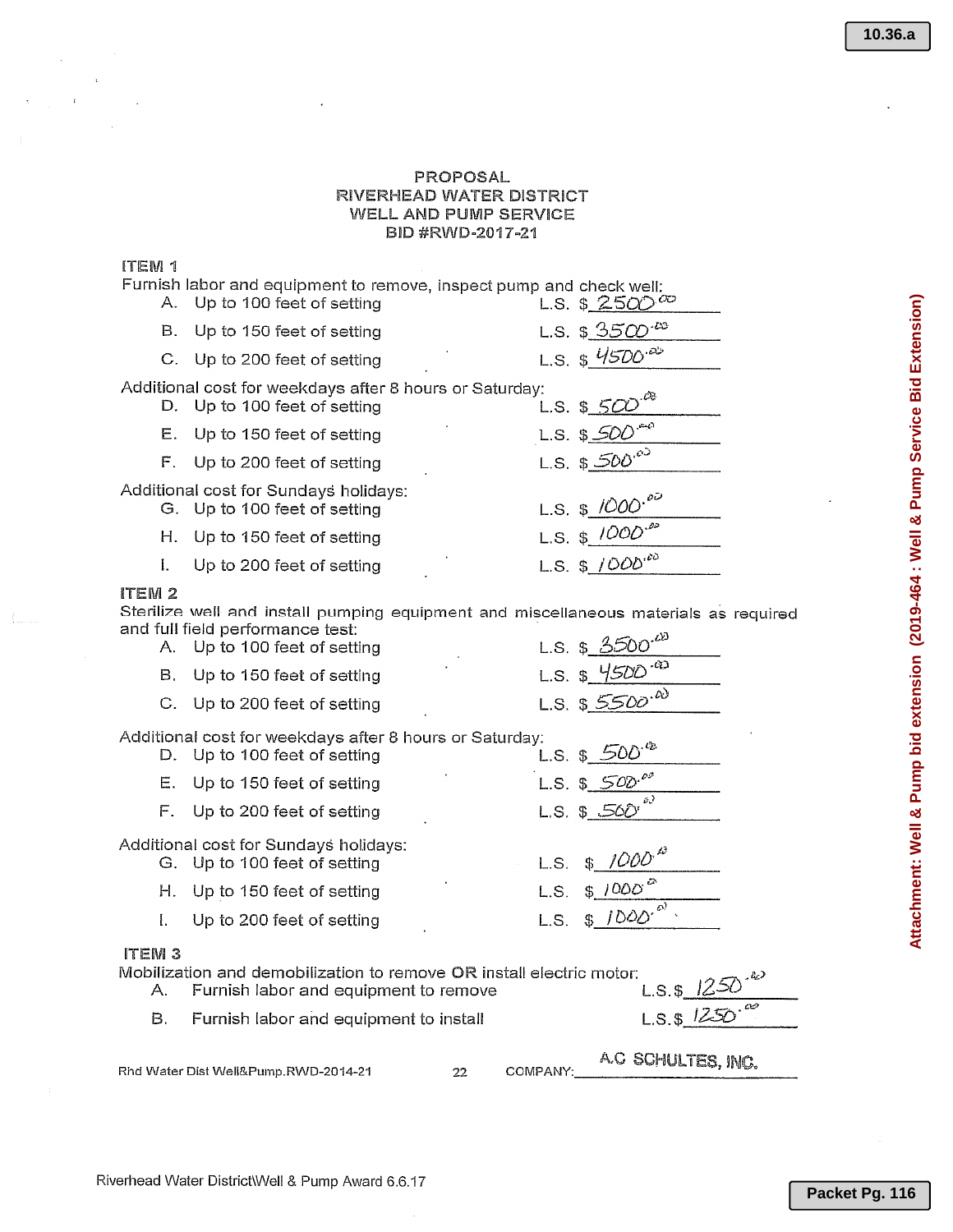| C.                   | Additional cost weekdays after 8 hours and Saturdays                                                                                    |                                                                                                                                                           | L.S. \$ $250^{60}$     |
|----------------------|-----------------------------------------------------------------------------------------------------------------------------------------|-----------------------------------------------------------------------------------------------------------------------------------------------------------|------------------------|
| D.                   | Additional cost weekends and Holidays                                                                                                   |                                                                                                                                                           | $L.S.S.\text{SDO}^{3}$ |
| <b>ITEM 3A</b><br>Е. | Mobilization and demobilization to remove AND install electric motor:<br>Furnish labor and equipment to remove and install              |                                                                                                                                                           | $L.S.$ \$ $1850$       |
| Ε.                   | Additional cost weekdays after 8 hours and Saturdays                                                                                    |                                                                                                                                                           | $L.S.$ \$ 500°         |
|                      | G. Additional cost Sundays and holidays                                                                                                 |                                                                                                                                                           | L.S. \$750             |
| <b>ITEM 4</b>        | Mobilization and demobilization to remove OR install gear-drive:                                                                        |                                                                                                                                                           |                        |
| Α.                   | Furnish labor and equipment to remove                                                                                                   |                                                                                                                                                           | $L.S.$ \$              |
| В.                   | Furnish labor and equipment to install                                                                                                  |                                                                                                                                                           | 125C<br>$-L.S.$ \$     |
| C.                   | Additional cost weekdays after 8 hours or Saturday                                                                                      |                                                                                                                                                           | 250<br>$L.S.$ \$       |
| D.                   | Additional cost Sundays and Holidays                                                                                                    |                                                                                                                                                           | $L.S. $500^{60}$       |
| ITEM <sub>5</sub>    | Mobilization & demobilization of crew and equipment to<br>remove AND reinstall 25HP submersible pump:                                   |                                                                                                                                                           | $L.S.$ \$ 275          |
| Α.                   | Additional cost weekdays after 8 hours or Saturday                                                                                      |                                                                                                                                                           | $L.S.$ \$              |
| В.                   | Additional cost for Sundays and Holidays                                                                                                |                                                                                                                                                           | $L.S.$ \$ 1000.00      |
| <b>ITEM 6</b><br>Α.  | Furnish 8" x 1 3/16" threaded and coupled Water Lube<br>Column assembly, complete with 410 S.S. shaft,<br>couplings and bronze spiders: |                                                                                                                                                           |                        |
|                      | 10 foot section                                                                                                                         |                                                                                                                                                           |                        |
|                      | 5 foot section                                                                                                                          | Each \$ $1010^{-10}$ (10) \$ $10100^{-10}$<br>Each \$ $819^{-10}$ (2) \$ $1638^{-10}$                                                                     |                        |
|                      |                                                                                                                                         |                                                                                                                                                           | Total \$11738.00       |
| В.                   | Furnish 10" x 1 1/2" threaded and coupled Water Lube<br>Column assembly, complete with 410 S.S. shaft,<br>Couplings and bronze spiders: |                                                                                                                                                           |                        |
|                      | 10 foot section                                                                                                                         |                                                                                                                                                           |                        |
|                      | 5 foot section                                                                                                                          |                                                                                                                                                           |                        |
|                      |                                                                                                                                         | Each \$ $\frac{1320^{100}}{1095^{100}}$ (15) \$ $\frac{19800^{100}}{200^{100}}$<br>Each \$ $\frac{1095^{100}}{200}$ (2) \$ $\frac{2190^{100}}{200^{100}}$ |                        |
|                      |                                                                                                                                         |                                                                                                                                                           |                        |

Furnish 10" x 1 11/16" threaded and coupled Water Lube C. Column assembly, complete with 410 S.S. shaft, couplings and bronze spiders:

Rhd Water Dist Well&Pump.RWD-2014-21

 $\mathcal{L}^{\pm}$  .

 $\left(\ldots\right)$ 

23 COMPANY:

A.C SCHULTES, INC.

Attachment: Well & Pump bid extension (2019-464 : Well & Pump Service Bid Extension) **Attachment: Well & Pump bid extension (2019-464 : Well & Pump Service Bid Extension)**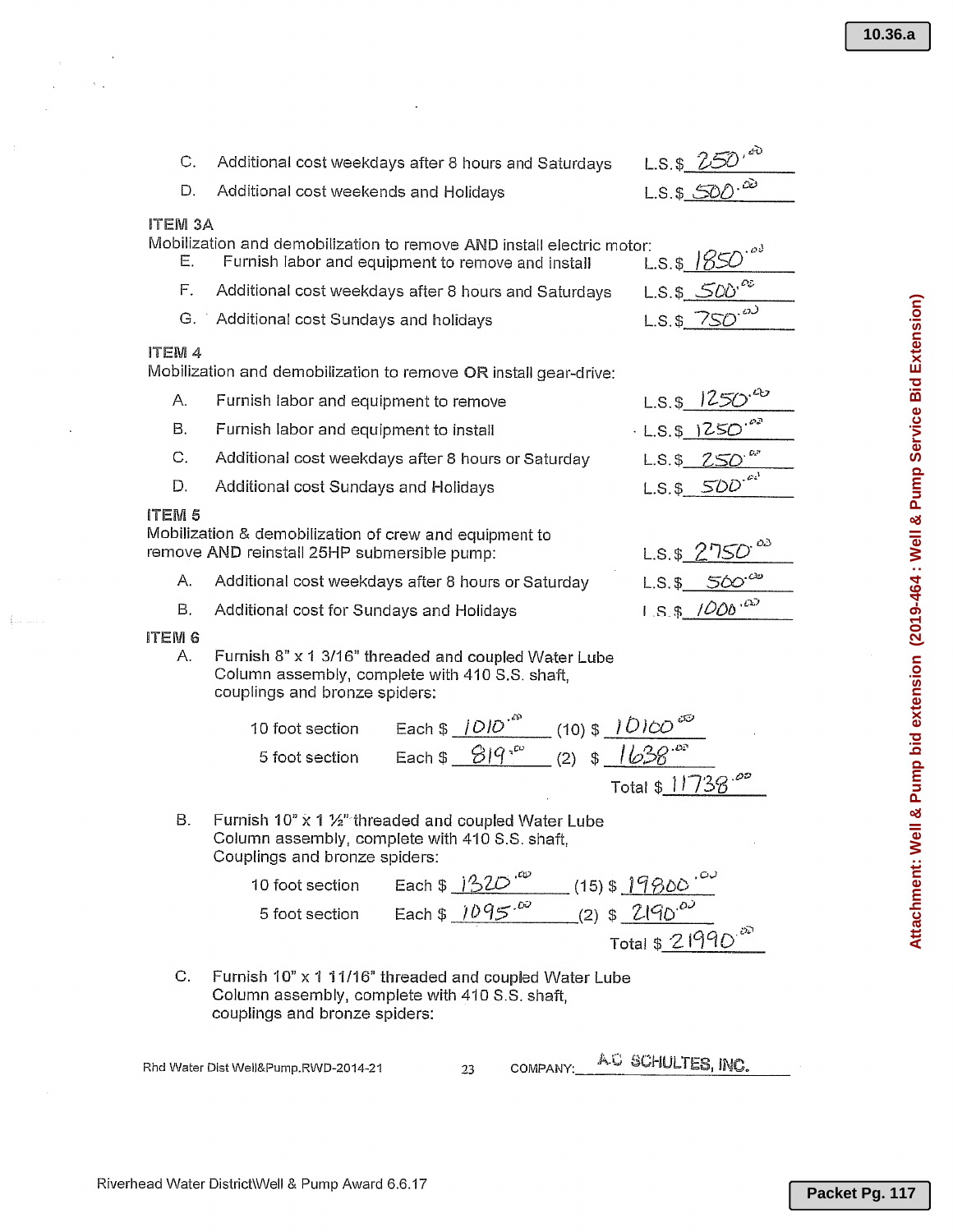|                                                                                                            | 10 foot section Each \$ $\frac{ V /2^{-\infty}}{8}$ (15) \$ $\frac{21160^{50}}{80}$<br>5 foot section Each \$ $\frac{ 158^{-80}}{80}$ (2) \$ $\frac{2316^{-80}}{80}$                                                           |                            |  |
|------------------------------------------------------------------------------------------------------------|--------------------------------------------------------------------------------------------------------------------------------------------------------------------------------------------------------------------------------|----------------------------|--|
|                                                                                                            |                                                                                                                                                                                                                                | Total \$ 23496             |  |
| D.                                                                                                         | Furnish 4" diameter steel threaded and coupled drop pipe                                                                                                                                                                       |                            |  |
|                                                                                                            | Cost per foot $\frac{2D \cdot bD}{a}$ (100ft)                                                                                                                                                                                  |                            |  |
| Total \$ $2000^{50}$<br>L.S. \$ $545^{60}$<br><b>ITEM7</b><br>Labor to refurbish existing Discharge Head   |                                                                                                                                                                                                                                |                            |  |
| <b>ITEM 8</b><br>Furnish labor and equipment to service existing gear drive: L.S. $\frac{1}{2}$ $\omega^2$ |                                                                                                                                                                                                                                |                            |  |
| <b>ITEM 9</b><br>А.                                                                                        | Furnish new 10" or 11" diameter bowl assembly:                                                                                                                                                                                 |                            |  |
| В.                                                                                                         | 1 <sup>st</sup> Stage complete with suction and discharge nozzles (1) \$ $\frac{2750^{\circ}}{200}$<br>Additional Stage Each \$ $\frac{960}{100}$ (3) \$ $\frac{2880^{00}}{200}$<br>Additional Stage Each $\frac{960}{90}$ (3) |                            |  |
| $C_{\cdot}$                                                                                                | <b>Certified Test</b>                                                                                                                                                                                                          | $\sqrt[3]{1250^{\infty}}$  |  |
|                                                                                                            |                                                                                                                                                                                                                                | Total $$6880^{\circ}$      |  |
| ITEM 10                                                                                                    | Furnish new 12" or 13" diameter bowl assembly:                                                                                                                                                                                 |                            |  |
| А.                                                                                                         | 1 <sup>st</sup> Stage complete with suction, discharge nozzle<br>Additional Stage Each \$ $1225^\omega$ (3) \$ $365^\omega$<br>Certified Test L.S. \$ $1250^\omega$                                                            |                            |  |
| В.                                                                                                         |                                                                                                                                                                                                                                |                            |  |
|                                                                                                            | C. Certified Test                                                                                                                                                                                                              |                            |  |
|                                                                                                            |                                                                                                                                                                                                                                | Total $$^{6790}_{\bullet}$ |  |
| <b>ITEM 11</b>                                                                                             | Furnish one (1) new 25HP Submersible Pump, Motor,<br>Cable (approx 100') & foot valve                                                                                                                                          | $L.S.$ \$ 6280 $^{.0\%}$   |  |
| <b>ITEM 12</b>                                                                                             | Compensation for furnishing brand name parts and components including<br>freight and trucking:                                                                                                                                 |                            |  |
| А.                                                                                                         | Up to \$100 Certified Cost plus $25 - \% =$ Sub-Total $\frac{125 - \alpha}{\alpha}$                                                                                                                                            |                            |  |
| В.                                                                                                         | Up to \$500 Certified Cost plus $25 - \% =$                                                                                                                                                                                    |                            |  |
| C.                                                                                                         | Up to \$1000 Certified Cost plus $20\%$ =                                                                                                                                                                                      |                            |  |
| D.                                                                                                         | Up to \$5000 Certified Cost plus $2D_{6}$ =                                                                                                                                                                                    | $6000^{00}$                |  |
| Е.                                                                                                         | Above \$5000 Certified Cost plus $15\%$ =                                                                                                                                                                                      | Total \$ 13700.00          |  |
|                                                                                                            |                                                                                                                                                                                                                                |                            |  |

Rhd Water Dist Well&Pump.RWD-2014-21

 $\overline{24}$ 

A.C SCHULTES, INC. COMPANY: